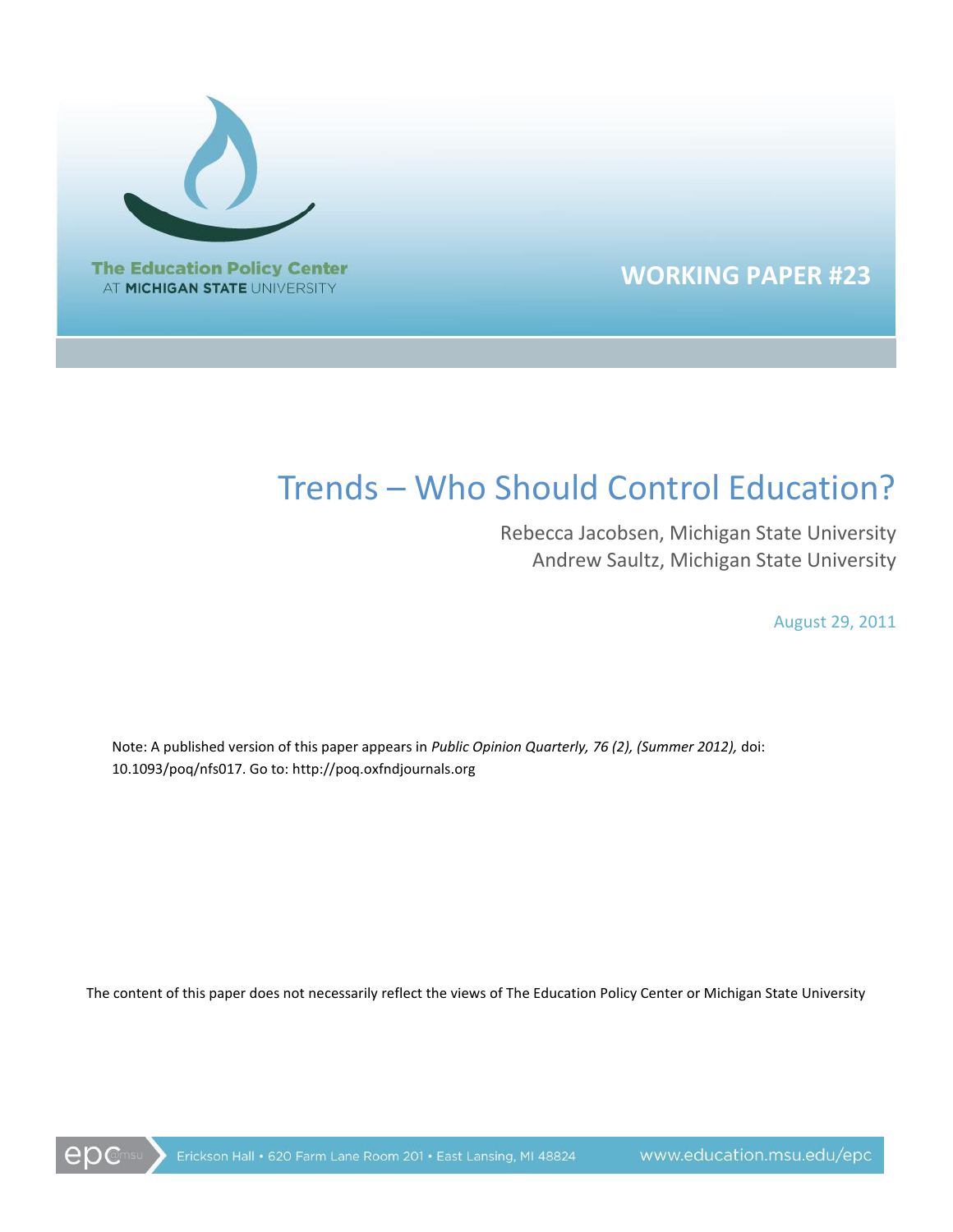# Trends- Who Should Control Education

#### Affiliation Note

REBECCA JACOBSEN is an assistant professor of Politics and Education in the College of Education at Michigan State University, East Lansing, MI, USA. ANDREW SAULTZ is a graduate student in the educational policy program at Michigan State University, East Lansing, MI, USA. Correspondence should be directed to Rebecca Jacobsen, Michigan State University, 116G Erickson Hall, College of Education, Michigan State University, East Lansing, MI 48824, USA; e-mail: rjacobs@msu.edu.

#### Acknowledgments

The authors thank Greg Shaw and an anonymous reviewer for helpful comments on an earlier version of this paper. The work for this paper was supported in part by the Education Policy Center, Michigan State University. Any opinions, findings, conclusions or recommendations expressed in this publication are those of the authors alone. Address correspondence to Rebecca Jacobsen; e-mail: [rjacobs@msu.edu.](mailto:rjacobs@msu.edu)

#### Abstract

Until recently, educational governance was left primarily in the hands of locally controlled school boards. In the 1980s, however, states began to reassert their influence in education policy making. More recently, the federal government has expanded its role in education through programs like No Child Left Behind. But as state and federal policy makers continue to increase their involvement in education policy, does the public support such shifts? By examining public opinion from the 1970s to 2010, we find that unlike some policy advocates who see local control of education as obsolete, the public often expresses strong support for and satisfaction with local control. At the same time, the people recognize that the state and federal government can play an important role in education. We find increased support for state and federal involvement when issues of equity are invoked by question wording.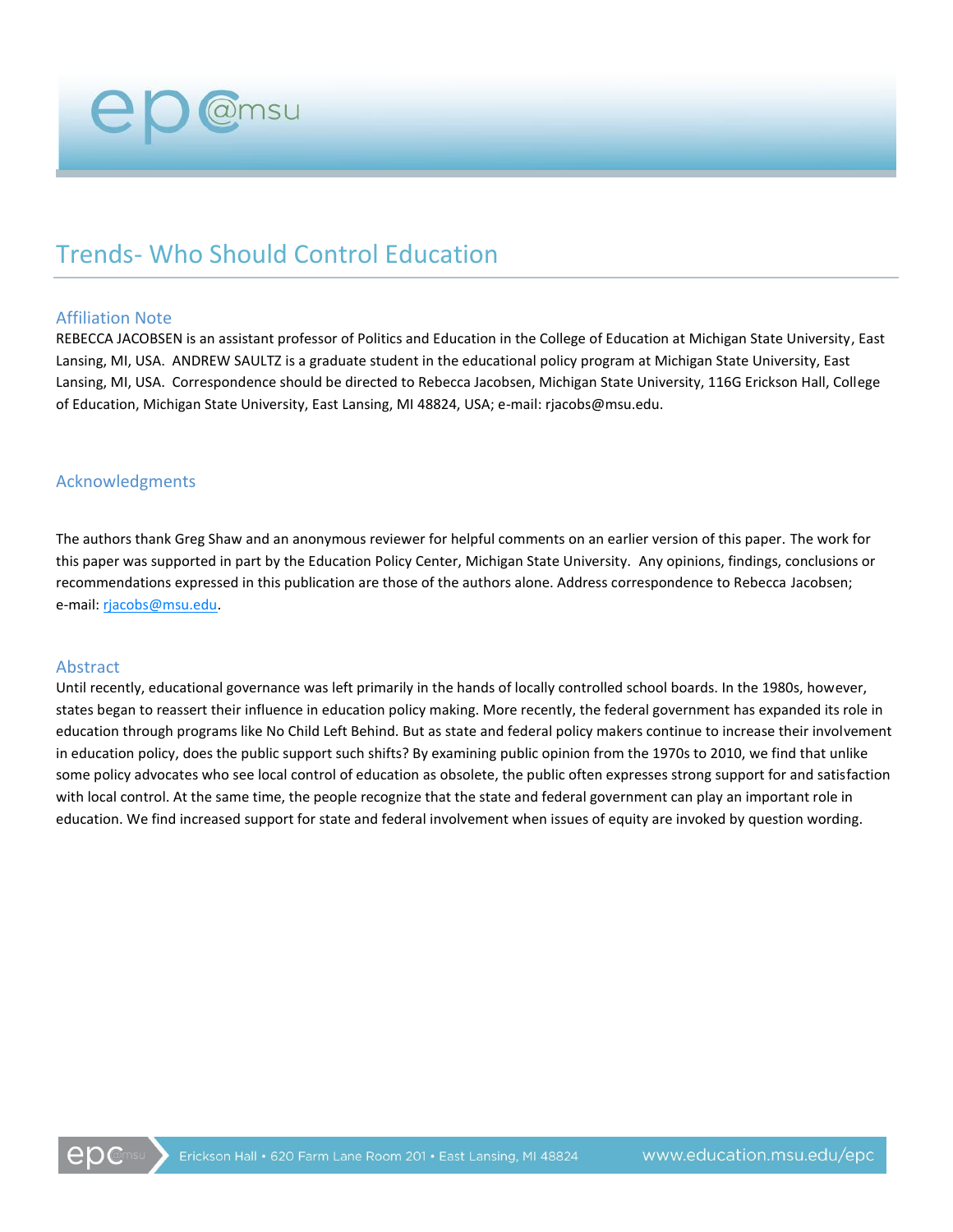**Trends – Who Should Control Education?** Rebecca Jacobsen, Michigan State University Andrew Saultz, Michigan State University

#### **Introduction**

Historically, educational governance in the U.S. was left primarily in the hands of over 90,000 locally elected representatives serving on nearly 15,000 school boards. While states are legally responsible for public education, authority to govern schools has mostly been delegated to local officials. In the 1980s, states began to reassert their influence in education policy. Recently, the federal government has expanded its role in education through programs like No Child Left Behind (NCLB) and Race to the Top. Recent discussions and conflict regarding the reauthorization of NCLB demonstrates that further erosion of local control may be forthcoming. Supporting these shifts, some argue that local school governance is "a dinosaur" that needs to be replaced (Finn, 2003). But as state and the federal policy makers continue to increase their involvement in education policy, does the public support these shifts? Has the public become so dissatisfied with their local school boards that it favors state and federal control?

To understand public opinion towards educational governance, we examine changes and continuities in Americans' satisfaction with local, state and federal control from 1970 to 2010. While much of the data come from Phi Delta Kappa, which conducts an annual poll through Gallup on education issues that is often cited in education literature, this is the first time the data on this topic have been analyzed in a comprehensive and longitudinal manner.

As education governance has shifted away from local control and toward state and federal authorities over the past four decades, the trends outlined here, which span the same time period, demonstrate that the public is less quick to endorse the abandonment of locally controlled public education. While we find some growth in the percentage of the public favoring state and

This work was supported in part by funds from the Education Policy Center at Michigan State University.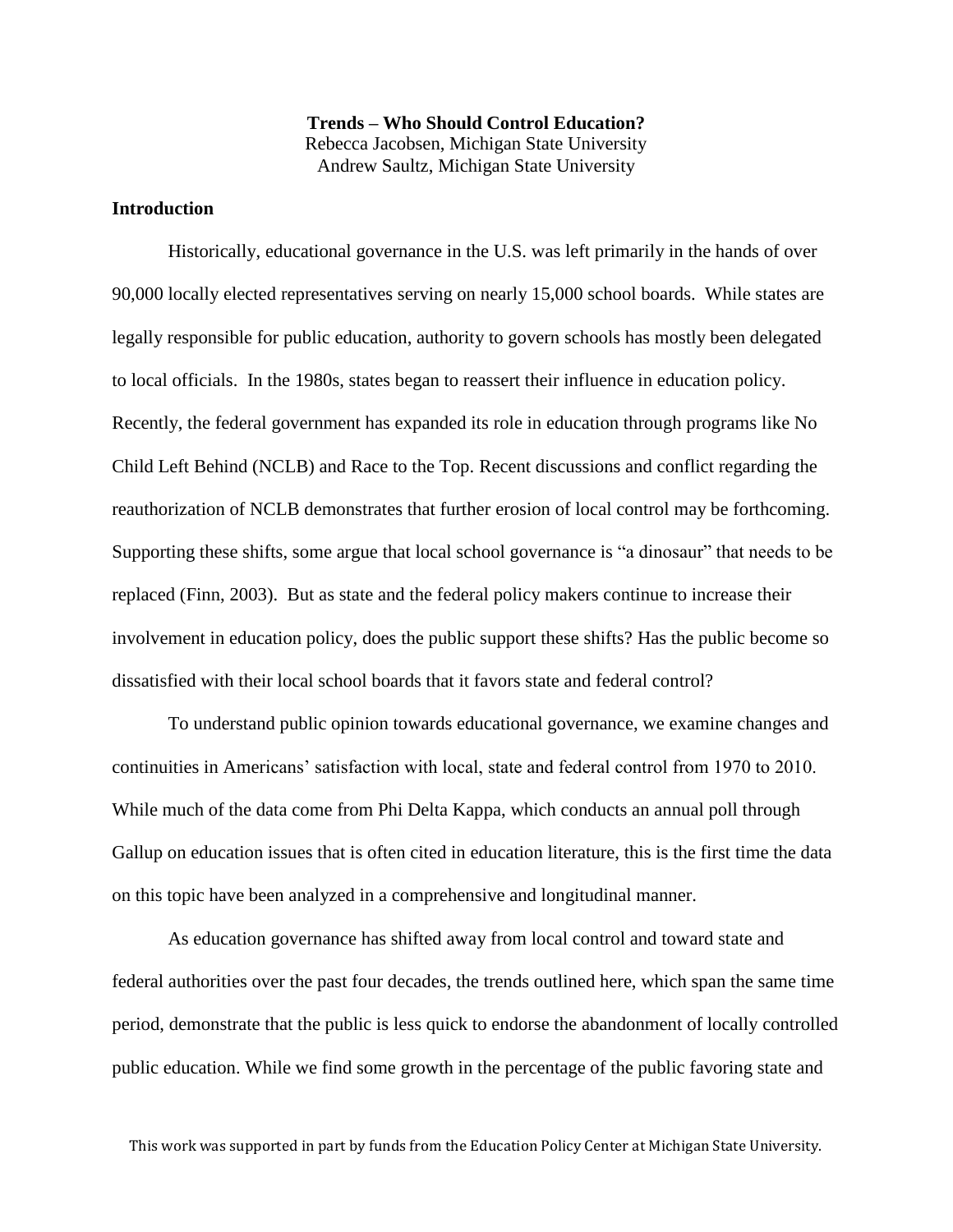local involvement on specific issues such as curriculum standards, in many cases we find that a significant portion of the public has actually grown *more* tentative about trusting state and federal officials. Overall, solid majorities of the public continue to favor local control of public schools.

While some trend data are limited due to infrequent questioning or changes in wording, the conclusions we are able to draw demonstrate an important contradiction exists between education policy trends and public preferences. As legislators in Washington, D.C. begin to debate the reauthorization of No Child Left Behind, including proposals that call for even greater federal involvement, awareness of this contradiction is imperative. Moreover, recent polls have neglected this topic, possibly due to an assumption that everyone prefers increased state and federal control. However, this assumption is challenged by these data and demonstrates a need for ongoing data collection on this topic to understand how the people view the often-rapid changes in education governance.

#### **Local Influence in Education Governance**

We might expect that decreasing levels of satisfaction with local school boards precipitated the growth of federal and state involvement. However, the trend appears to be in the opposite direction: Americans report increasing levels of satisfaction with their local school boards. In 2006, 49 percent of respondents graded their local school board an "A" or "B" (table 1). In the two decades prior, fewer respondents (41 percent) gave their school boards an "A" or "B". Not only do people report higher levels of satisfaction, we also see a slight decline in dissatisfaction. While 17 percent of respondents in 1984 gave their local school board a grade of "D" or "F," that number dropped to 14 percent in 2006.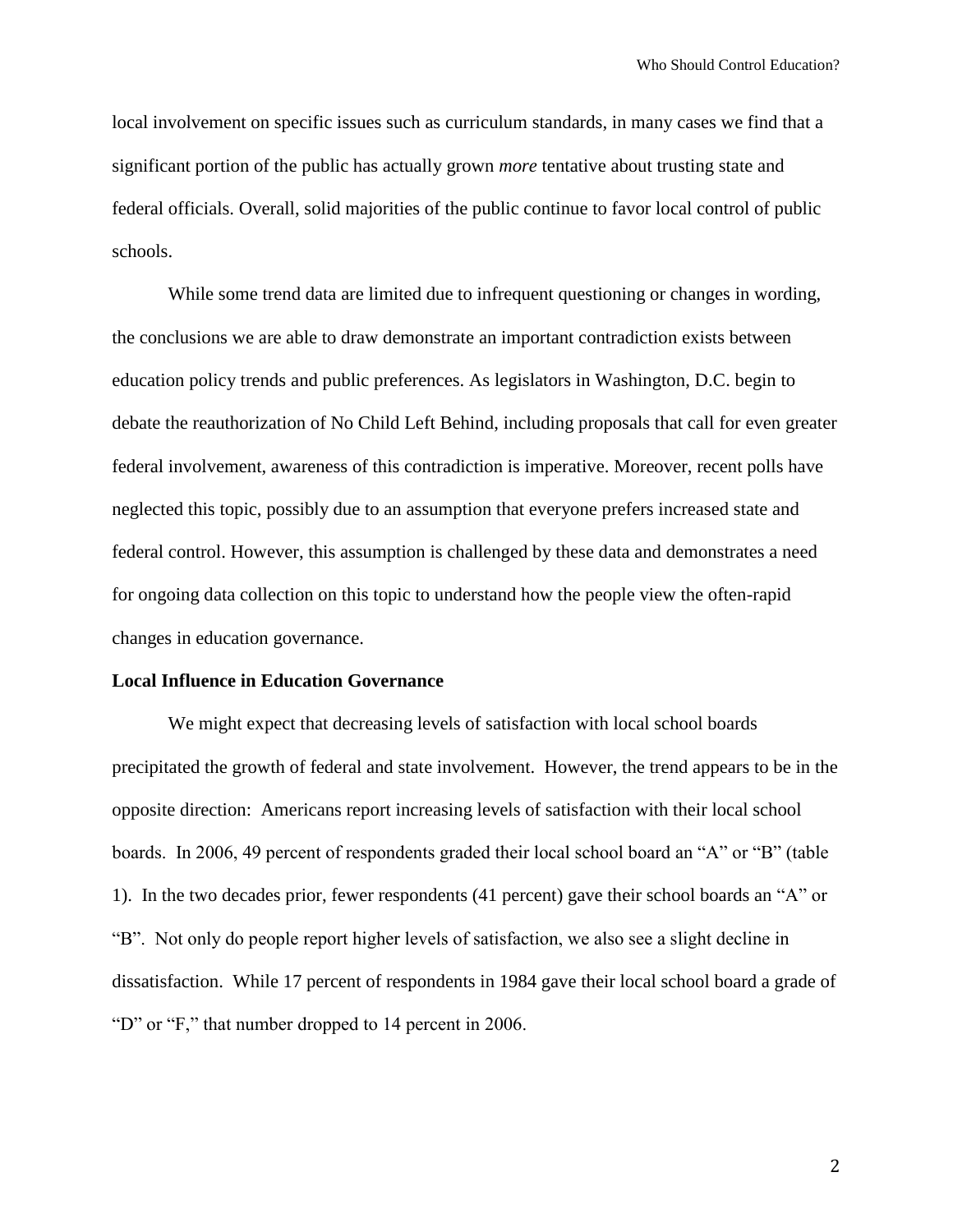|                             | $5/84$ | $5/91$ | 6/06          |
|-----------------------------|--------|--------|---------------|
|                             | (96)   | (%)    | $\frac{9}{6}$ |
| A                           |        | 8      | 13            |
| B                           | 32     | 22     | 36            |
| $\mathcal{C}_{\mathcal{C}}$ | 29     | 30     | 32            |
| D                           | 11     | 12     |               |
| F                           | h      | 8      |               |
| Don't know                  | 13     | 20     |               |
|                             | 1,515  | 1,500  | 1.007         |

**Table 1.** GALLUP/PDK: Students are often given the grades A,B,C,D, and Fail to denote the quality of their work. Suppose the … school board … in this community, were graded in the same way. What grade would you give the public schools here---A, B, C, D, or Fail?

Similarly, the public has stated that it would like to see their local government have *more* influence on improving the local schools. The public has twice been asked whether "the local government" should have more or less influence on local public schools. On both occasions, the majority responded that it wanted more local influence. In 1987 and 1995, nearly two-thirds of respondents (62 percent and 64 percent, respectively) indicated that they wanted to see more influence (table 2).

To be fair, the percentage of respondents selecting more local influence remained relatively unchanged, there was a significant increase in the percentage of people reporting a desire for the local government to have *less* influence on the public schools. While only 15 percent of the public selected "less influence" in 1987, 24 percent selected less influence in 1995. The greater response of "less influence" may have been in response to the greater scrutiny schools boards were facing in the mid 1990s as leaders, such as President Clinton, criticized U.S. results on international math and reading exams and focused blame on school boards (Cohen & Moffitt, 2009). However, these data demonstrate that the public has largely favored local control, more so than the national policy discussions at this time may imply.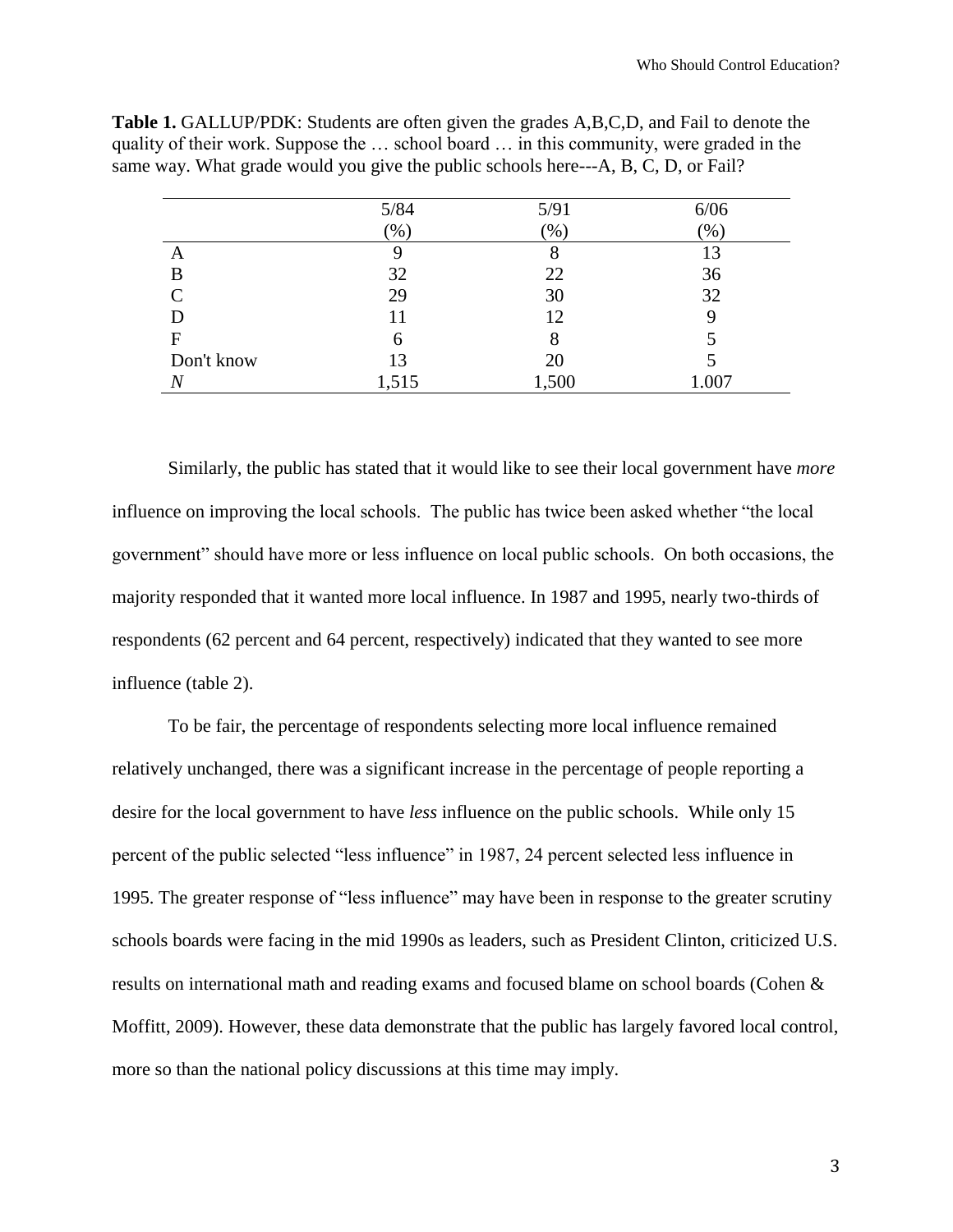|                    | 4/87            | 5/95         |
|--------------------|-----------------|--------------|
|                    | $\mathcal{O}_0$ | $\gamma_0$ , |
| More influence     |                 | 64           |
| Less influence     | 15              | 24           |
| Same amount (vol.) | 15              |              |
| Don't know         |                 |              |
|                    | 1,571           | 1.311        |

**Table 2.** GALLUP/PDK: Would you like ... the local government ... to have more influence, or less influence, on improving the local public schools?

#### **State Influence in Education Governance**

Since the founding of this country, states for the most part delegated responsibility for running public education to local officials. This began to change in the 1980s when states began to reclaim control of educational issues. State governments reasserted their power over local education policy through increased centralization of funding, mandated state curriculum standards, and increased requirements for teachers (Odden & Picus, 2008; Reese, 2005; Steiner, 2005).

While the trend towards increased state involvement is clear, public opinion is mixed. When asked, "would you like the state government to have more influence or less influence in determining the educational programs of local schools?" the percentage of people responding, "more influence" increased somewhat from 1987 to 1995 (table 3). More interesting, however, is the change for those reporting a desire for less influence. In 1995, after more than a decade of growing state involvement in education through increased regulation of school funding, teacher certification and curriculum mandates, 37 percent of respondents reported that they would like the state government to have *less* influence. This trend seemed to continue in 2000. However,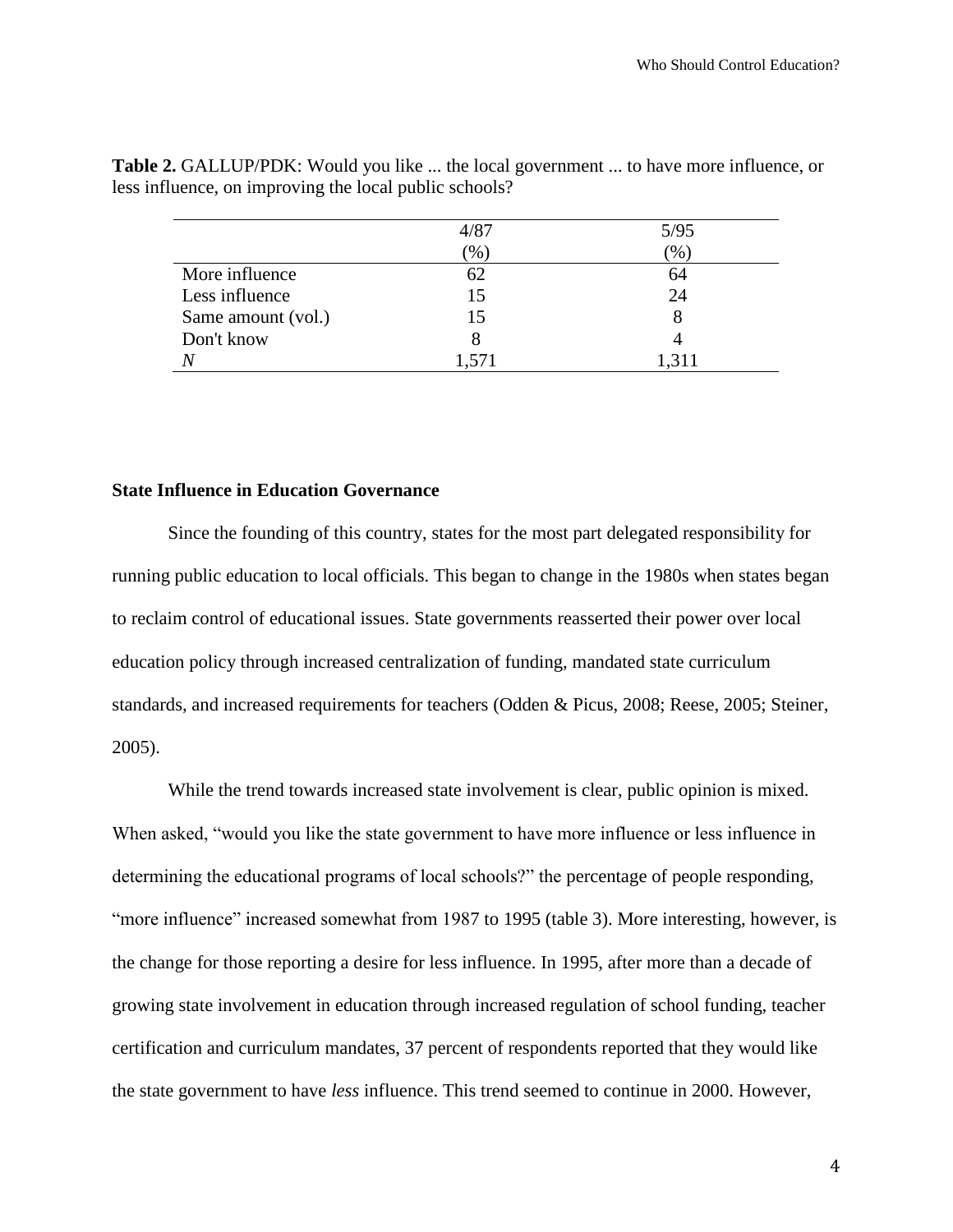because the question wording was altered slightly, this conclusion is tentative. When asked in 2000 whether the state government has "too much, too little or just about the right amount of say" in decisions that affect the local public schools, 43 percent of respondents selected too much influence (Gallup/Phi Delta Kappan, 2000). These polls indicate that the public is less certain about state involvement than policy changes would indicate.

**Table 3.** GALLUP/PDK: How about the state government? Would you like the state government to have more influence or less influence in determining the educational programs of the local schools?

|                    | 4/86          | 4/87            | 5/95 |
|--------------------|---------------|-----------------|------|
|                    | $\frac{1}{2}$ | $\mathcal{O}_0$ | $\%$ |
| More influence     | 45            | 55              | 52   |
| Less influence     | 32            | 21              | 37   |
| Same amount (vol.) | 16            |                 |      |
| Don't know         |               |                 |      |
|                    | 1,552         | l.571           |      |

#### **Federal Influence in Educational Governance**

Until the 1960s, the federal government had a very limited role in education policy. With the passage of the Elementary and Secondary Education Act (ESEA) in 1965, the federal government's role was primarily tied to Title I, a program for students living at or below the poverty line. Then, in 2001 with the passage of No Child Left Behind, the federal government expanded both regulations and funding for local districts substantially (Manna, 2011). Whereas the federal government once was seen as a provider of supplemental funds for disadvantaged populations, it is now seen as a key regulator of American public school systems.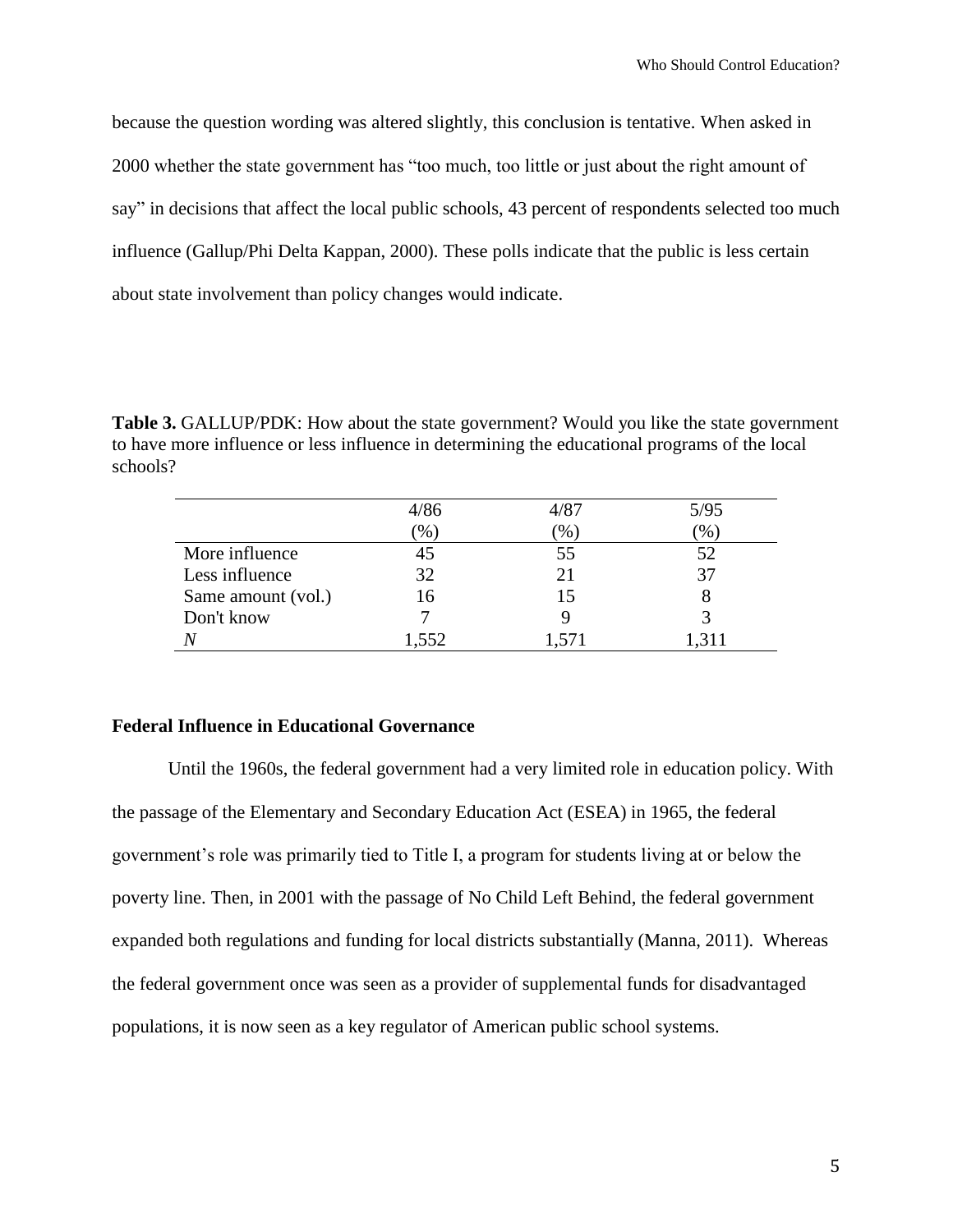Federal involvement has been met with mixed review by the public, which has grown more polarized on this issue. The percentage of Americans who would like the federal government in Washington to have *more* influence in determining the educational programs of the local public schools remained relatively stable from 1982 to 1995 with a high point in 1987. The slight increase in 2000 (table 4) may be in response to the 2000 presidential election where education was a major campaign issue for both the Bush and Gore campaigns during the primaries (Manna, 2007).

Simultaneously, however, there has been an unsteady increase in the percentage reporting the federal government should have *less* influence. In 1982, 54 percent of the public polled wanted the federal government have less influence, and by 2000 the size of this group had grown to 61 percent of those polled (table 4). These results may represent a pushback by some against the policy movement away from local control. Further, we might speculate that the growth of the "less influence" category may be even larger today because the most dramatic increase in federal involvement came after this question was last asked.

| <b>Table 4.</b> GALLUP/PDK: Thinking about the future, would you like the federal government in |
|-------------------------------------------------------------------------------------------------|
| Washington to have more influence, or less influence in determining the educational program of  |
| the local public schools?                                                                       |

|                    | 5/82   | 4/86   | 4/87          | 5/95          | 6/00          |
|--------------------|--------|--------|---------------|---------------|---------------|
|                    | $(\%)$ | $(\%)$ | $\frac{9}{6}$ | $\frac{1}{2}$ | $\frac{9}{6}$ |
| More influence     | 28     | 26     | 37            | 28            |               |
| Less influence     | 54     | 53     | 39            | 64            | 61            |
| Same as now (vol.) | 10     | 12     | 14            |               | $\ast$        |
| Don't know         |        |        | 10            |               |               |
| $\overline{N}$     | .557   | .552   | 1.571         |               | ,093          |

\* Less than .5%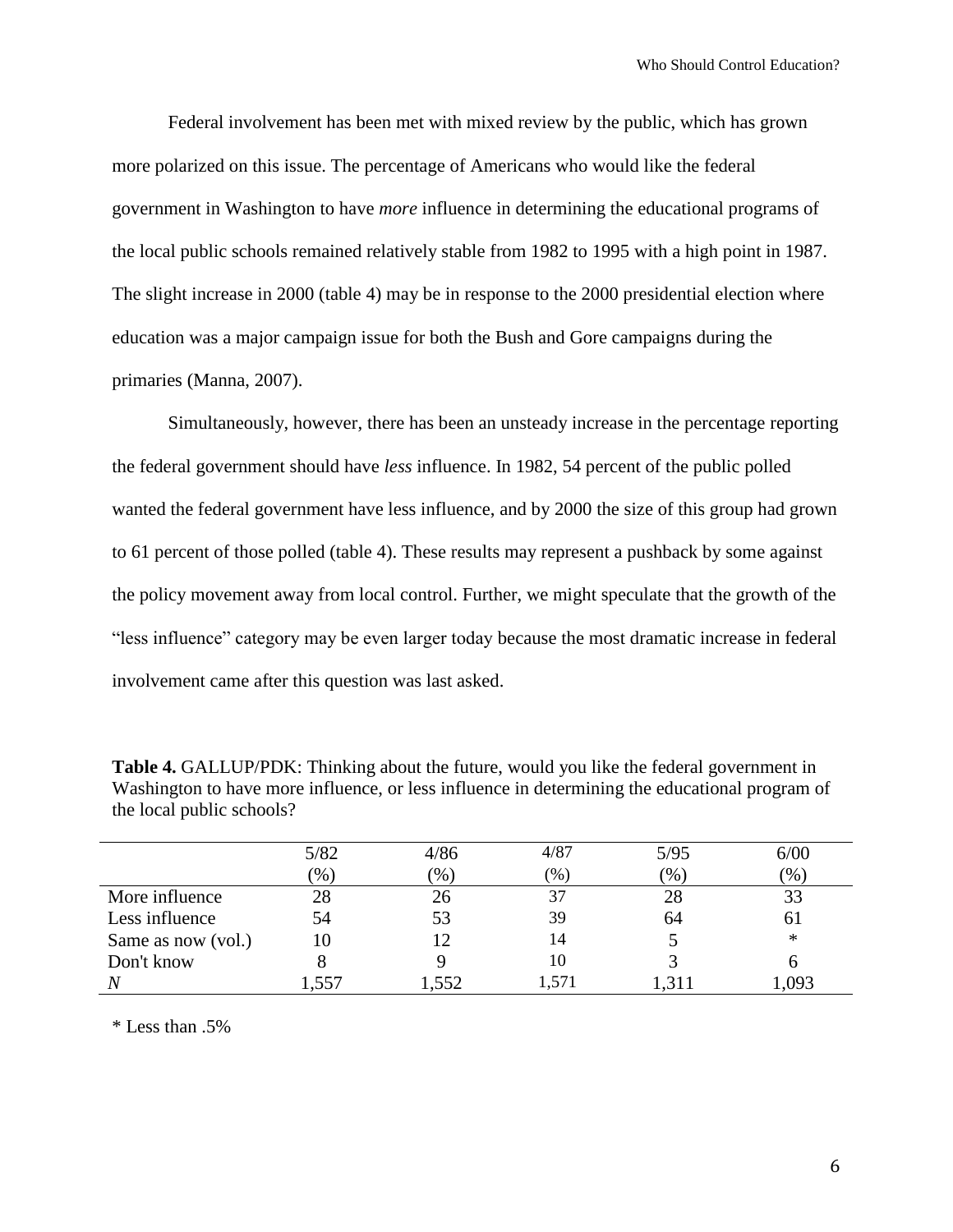Between 1990 and 2010, the public was asked whether the federal government should be more involved in "supporting" public education. In 1990, 73 percent of respondents wanted the federal government to be more involved (table 5). However, this number plummeted to only 46 percent in 2000 and then declined to 43 percent in 2010. Again, reflecting a growing polarization, there was also an increase in the percentage of people stating they want *less* federal involvement – going from just 10 percent in 1990 to 35 percent in 2011. It is important to note that the question wording was changed and the order of the categories shifted from 1990 to 2000, but the change was relatively minor (see table 5 notes). Given the changes in policy during this time, we suspect that while question wording may have contributed to the changes observed, it seems unlikely that such dramatic changes were due solely to question wording.

**Table 5.** In terms of public education in this country, do you think the federal government ... should be more involved in … supporting public education … than it currently is, should keep its involvement the same, or should be less involved in education than it currently is?

|                                      | Marist College <sup>a</sup> | GALLUP <sup>b</sup> | GALLUP <sup>b</sup> |
|--------------------------------------|-----------------------------|---------------------|---------------------|
|                                      | 1/90                        | 4/00                | 8/10                |
|                                      | $(\% )$                     | $(\% )$             | $(\% )$             |
| Should be more involved              | 73                          | 46                  | 43                  |
| Should keep its involvement the same | 10                          | 22.                 | 20                  |
| Should be less involved              | 16                          | 29                  | 35                  |
| Don't know                           |                             |                     |                     |
|                                      |                             | -557                | -552                |

<sup>a</sup> In each of the following, do you think the federal government should become more involved, less involved, or its current involvement is about right? ... Supporting public education? <sup>b</sup> In terms of public education in this country, do you think the federal government ... should be more involved in education than it currently is, should keep its involvement the same, or should be less involved in education than it currently is?

Another form of federal involvement is establishing a national curriculum or set of

educational standards. While national standards were at one time unthinkable in our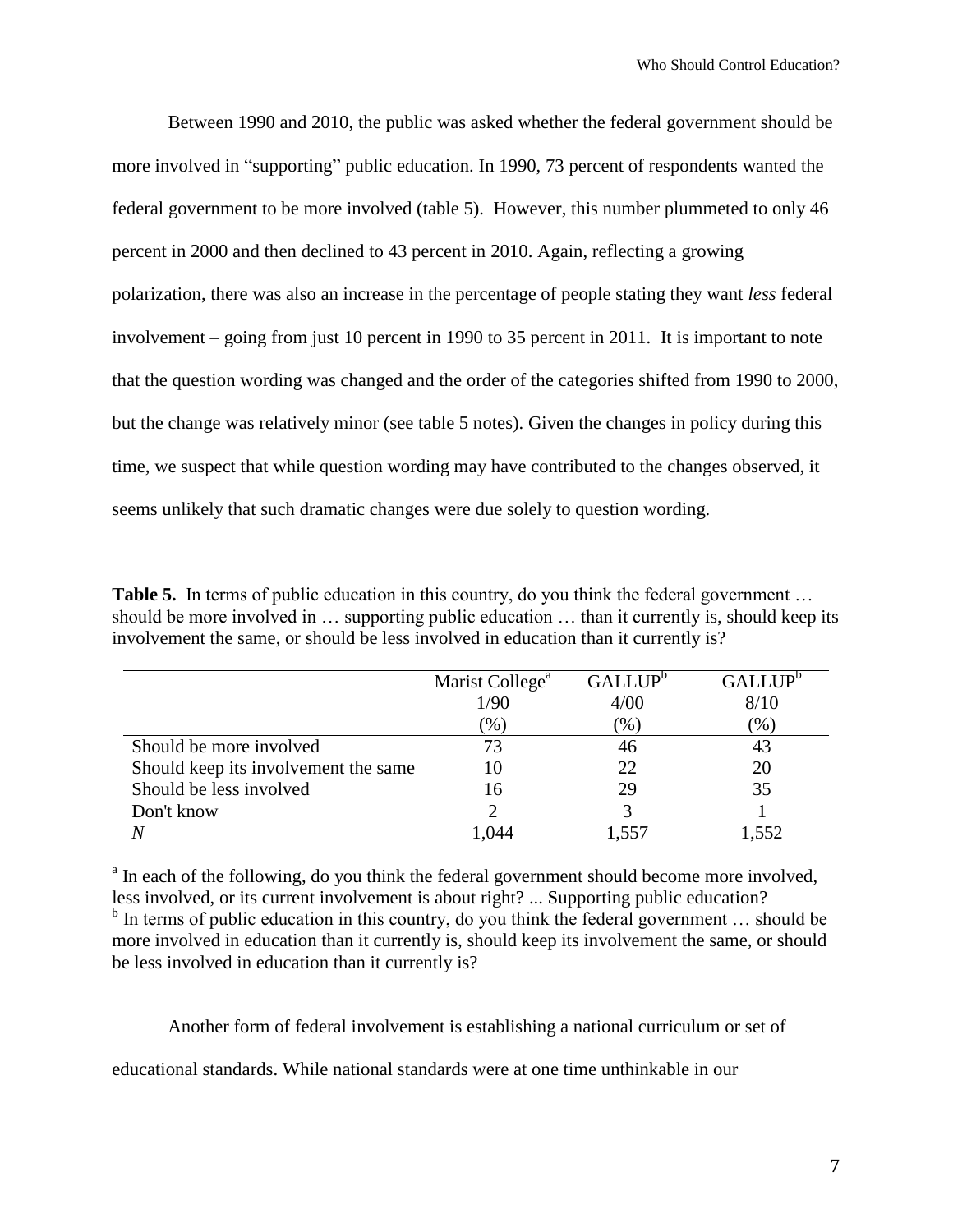decentralized public education system, their popularity began to grow in the 1990s. Currently, 48 states support the Common Core Standards (Anderson, 2010). Unlike the polarization seen above, these poll results indicate that the public is highly supportive of national standards. When asked, "Would you favor or oppose requiring the schools in your community to use a standardized national curriculum?" we see consistent support in favor of a national curriculum from 1989 to 2002 (table 6). These data suggest solid majorities (between 59 and 69 percent) support a standardized national curriculum.

|              | <b>GALLUP/PDK</b> | <b>ABC</b> News          |               | GALLUP/PDK GALLUP/PDK |
|--------------|-------------------|--------------------------|---------------|-----------------------|
|              | 5/89              | 2/90                     | 5/91          | 6/02                  |
|              | $\mathcal{C}_0$   | $\gamma$ <sup>(0</sup> ) | $\frac{9}{6}$ | $\mathcal{O}_0$ )     |
| Would favor  | 69                | 59                       | 68            | 66                    |
| Would oppose |                   | 39                       | 24            | 31                    |
| Don't know   | 10                |                          |               |                       |
|              | ,584              | 766                      | .500          | ,000                  |

**Table 6.** Would you favor or oppose requiring the schools in your community to use a standardized national curriculum?

We again see high levels of support for federal involvement when the public is asked whether it agrees or disagrees that the "federal government should require states to set strict performance standards." While somewhat less specific than the above reference to a national curriculum, we still see strong support at both time points (1996 and 2003), with just over twothirds of the respondents agreeing with this statement (table 7). It seems that while the public is less certain about federal involvement generally, there is strong, stable support for federal involvement in setting a national curriculum or standards.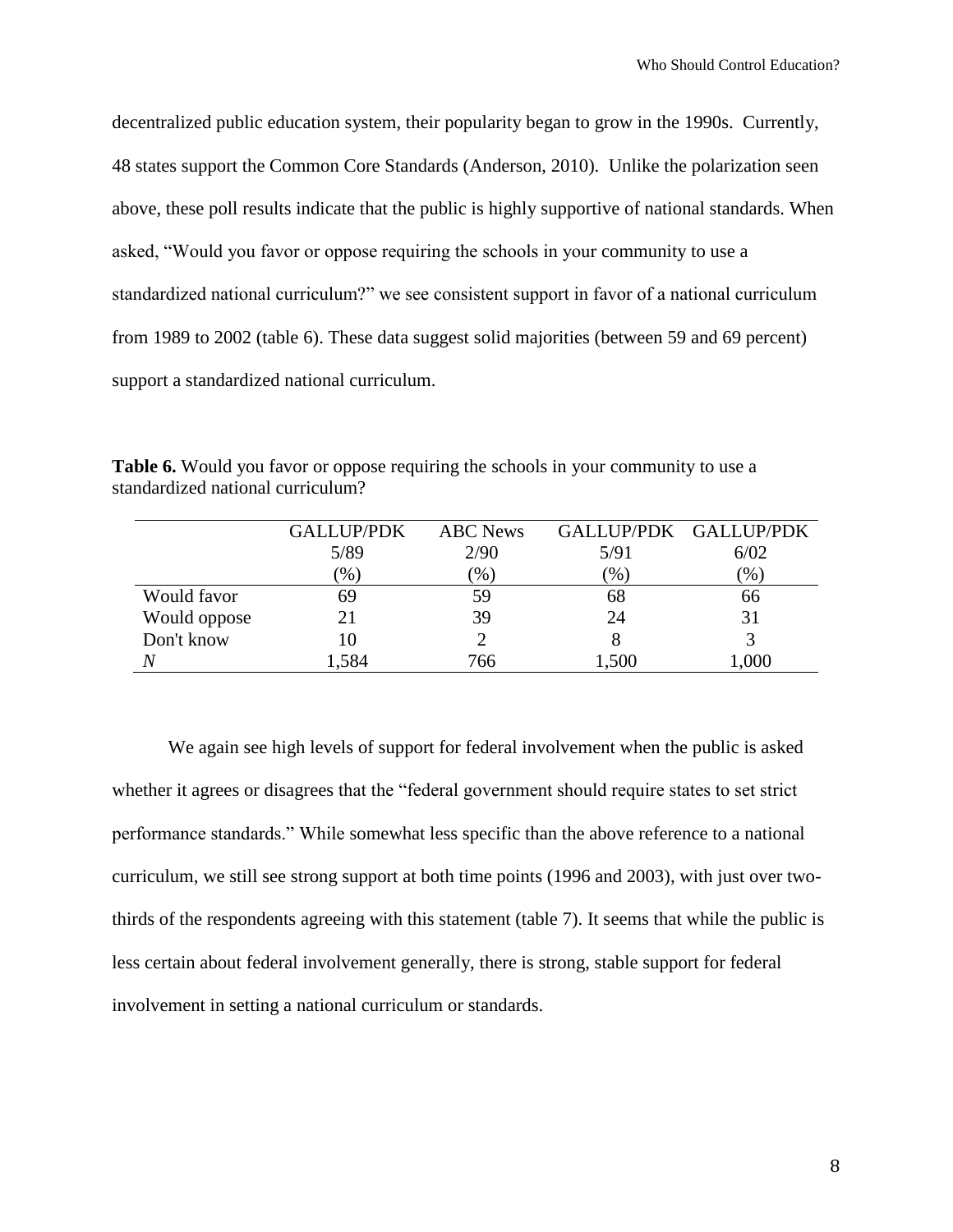|            | CAC <sup>a</sup> | <b>PRC</b> |
|------------|------------------|------------|
|            | 12/96            | 8/03       |
|            | (96)             | $(\% )$    |
| Agree      | 69               | 67         |
| Disagree   | 28               | 21         |
| Don't know |                  | 12         |
| Refused    | n/a              | $\ast$     |
| N          | 800              | 1,508      |

**Table 7.** Do you agree or disagree with the following statement? The federal government should require states to set strict performance standards for public schools?

\* Less than .5%

<sup>a</sup> The categories were collapsed from strongly agree, agree, disagree, strongly disagree, don't know to make a consistent comparison.

#### **Comparing Federal, State, and Local Involvement**

When the public is asked to compare different levels of government to determine who should control education policy, we find that the public holds a relatively consistent view that the federal government should not play the biggest role in how the public schools are run. For three of the four time points examined, roughly one-fifth of the public stated that the federal government should play the biggest role (table 8). For the second time point (1995), just 11 percent selected the federal government.

Public opinion, however, has shifted dramatically with regard to state and local involvement in education policy; while a little over half (51 percent) of respondents believed the state should play the biggest role in 1973, by 2002, just under one-quarter (23 percent) selected the state. The opposite trend occurred for the local response category (21 percent in 1973 and 53 percent in 2002). Contrary to actual policy changes, where the trend in decision-making has been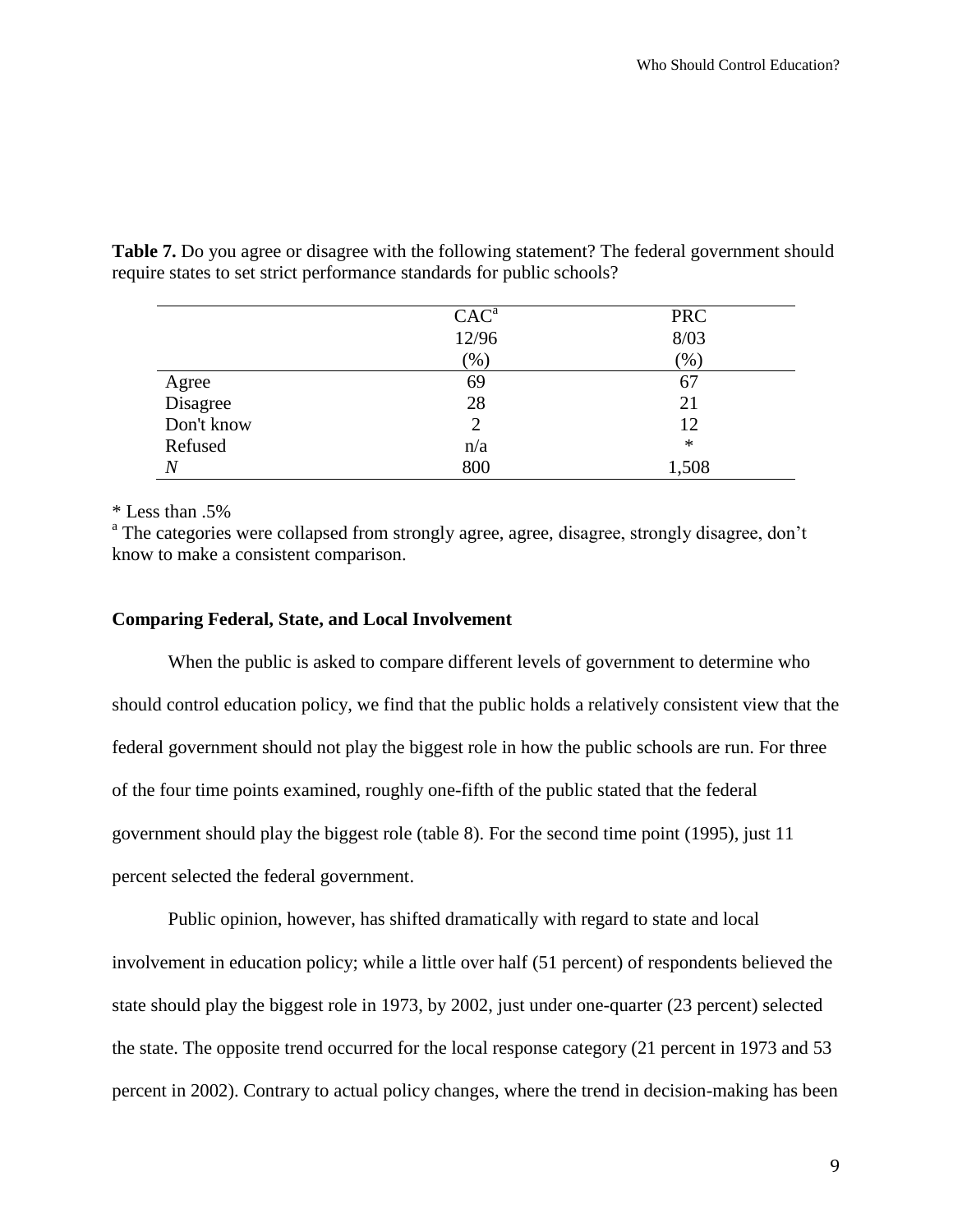steadily moving into the hands of state officials, the public has increased its desire to see local government play the biggest role in determining how schools are run.

| public schools are run: local government, state government, or the federal government? | <b>Table 8.</b> Turning to education, what level of government should play the biggest role in how the |
|----------------------------------------------------------------------------------------|--------------------------------------------------------------------------------------------------------|
|                                                                                        |                                                                                                        |
|                                                                                        |                                                                                                        |

|                     | Harris                   | <b>ISI</b>               | <b>NW</b> | <b>ETS</b> |
|---------------------|--------------------------|--------------------------|-----------|------------|
|                     | 4/73                     | 2/95                     | 3/98      | 5/02       |
|                     | $\gamma$ <sup>(0</sup> ) | $\gamma$ <sup>(0</sup> ) | (% )      | (96)       |
| Local               |                          | 38                       | 30        | 53         |
| <b>State</b>        | 51                       | 44                       | 47        | 23         |
| Federal             | 23                       |                          | 21        | 20         |
| Don't know/Not sure |                          |                          |           |            |
|                     | 1,537                    |                          | 1,003     | ,003       |

When the question wording is varied slightly to ask about "improving the quality of our public schools," we again see the public favoring local control. In 2000, half of the respondents selected local school boards as the group that should be primarily responsible for improving the quality of public schools (table 9).

**Table 9.** Do you think the responsibility for improving the quality of our public schools should be primarily with the federal government, the state government, or local school boards?

|                     | WSJ   | WP     |
|---------------------|-------|--------|
|                     | 3/97  | 5/00   |
|                     | (% )  | $(\%)$ |
| Federal government  | 13    | 13     |
| State government    | 25    | 33     |
| Local school boards | 47    | 50     |
| All $(vol.)$        | 10    | n/a    |
| Some of each (vol.) |       | n/a    |
| Not sure/Don't know |       | 3      |
| N                   | 2,010 | 1225   |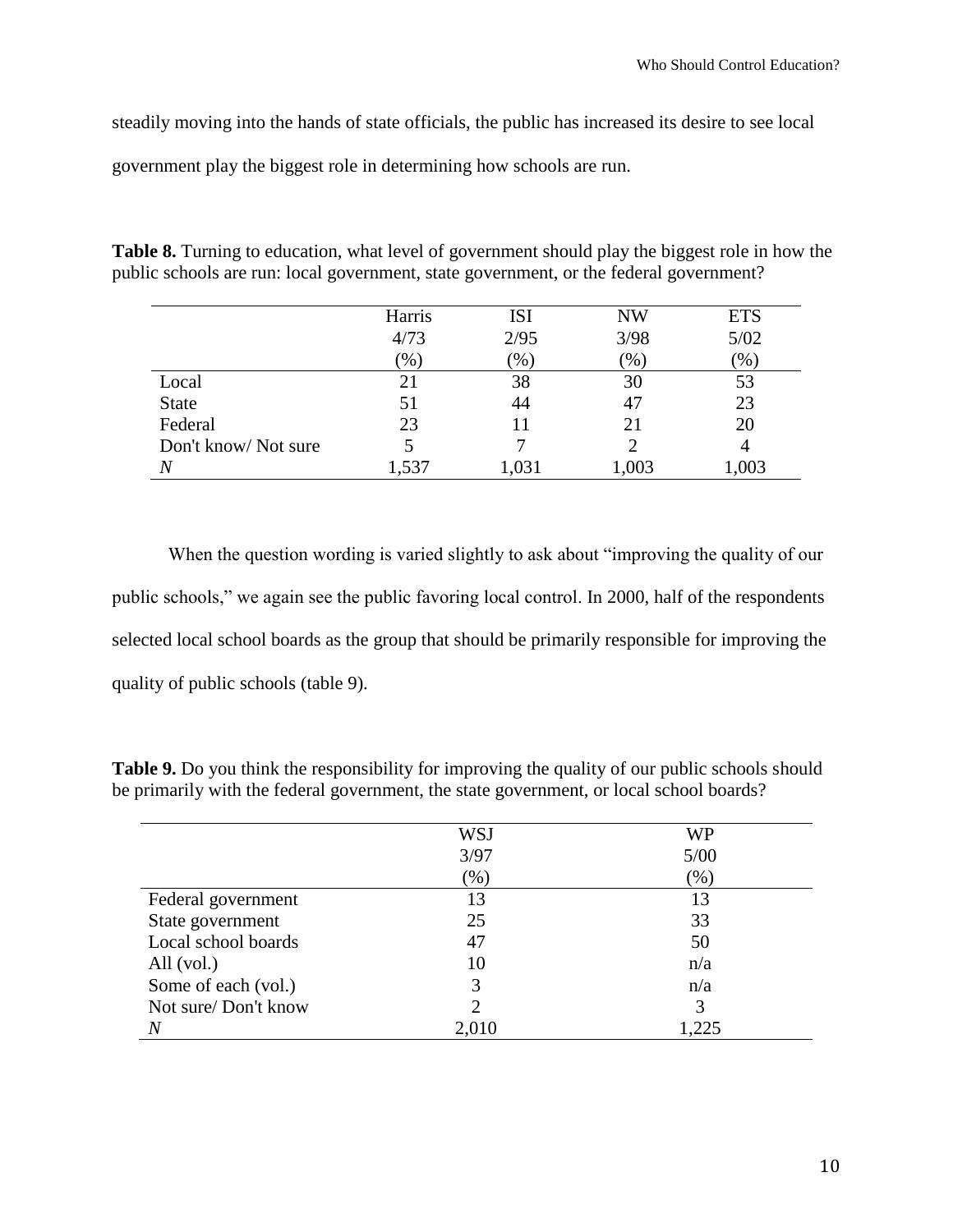The public has also considered which level of government should have the greatest influence in deciding what is taught in local public schools. Unlike the national curriculum question discussed above, this wording finds small but growing favor for federal influence (9 percent in 1980 to 20 percent in 2008) (table 10). The percentage selecting the state government as the group that should have the greatest influence in deciding what is taught in the local public schools also grew over time: from 15 percent in 1980 to 30 percent in 2008 (table 10). While increased favor for state and federal control means a decline in those selecting local control, the majority of respondents (46 percent) in 2008 still selected their local schools boards as the group that should have the most influence in deciding what is taught. While this represents a significant decrease from 1980 when 68 percent favored local control, the decline in public opinion does not match the rapid and dramatic changes in actual governance policies over this same time period.

**Table 10.** In your opinion, who should have the greatest influence in deciding what is taught in the public schools here -- the federal government, the state government, or the local school board?

|                    |             | ABC         | GALLUP/    | GALLUP/    | GALLUP/    | GALLUP/        |
|--------------------|-------------|-------------|------------|------------|------------|----------------|
|                    | <b>CFKF</b> | <b>News</b> | <b>PDK</b> | <b>PDK</b> | <b>PDK</b> | <b>PDK</b>     |
|                    | 5/80        | 2/90        | 5/03       | 6/06       | 6/07       | 6/08           |
|                    | $(\% )$     | $(\%)$      | (% )       | $(\%)$     | $(\%)$     | $(\%)$         |
| Federal            |             |             |            |            |            |                |
| government         | 9           | 20          | 15         | 14         | 20         | 20             |
|                    |             |             |            |            |            |                |
| State government   | 15          | 29          | 22         | 26         | 31         | 30             |
|                    |             |             |            |            |            |                |
| Local school board | 68          | 50          | 61         | 58         | 49         | 46             |
| Don't know         | 9           | 1           | 2          | 2          | *          | $\overline{4}$ |
|                    |             |             |            |            |            |                |
| $\overline{N}$     | 1,530       | 766         | 1,011      | 1,007      | 1,005      | 1,002          |

\* Less than .5%

When the wording is altered to use the phrase "standards for student achievement" (table 11) rather than "what's taught," (table 10) the public is more supportive of state and federal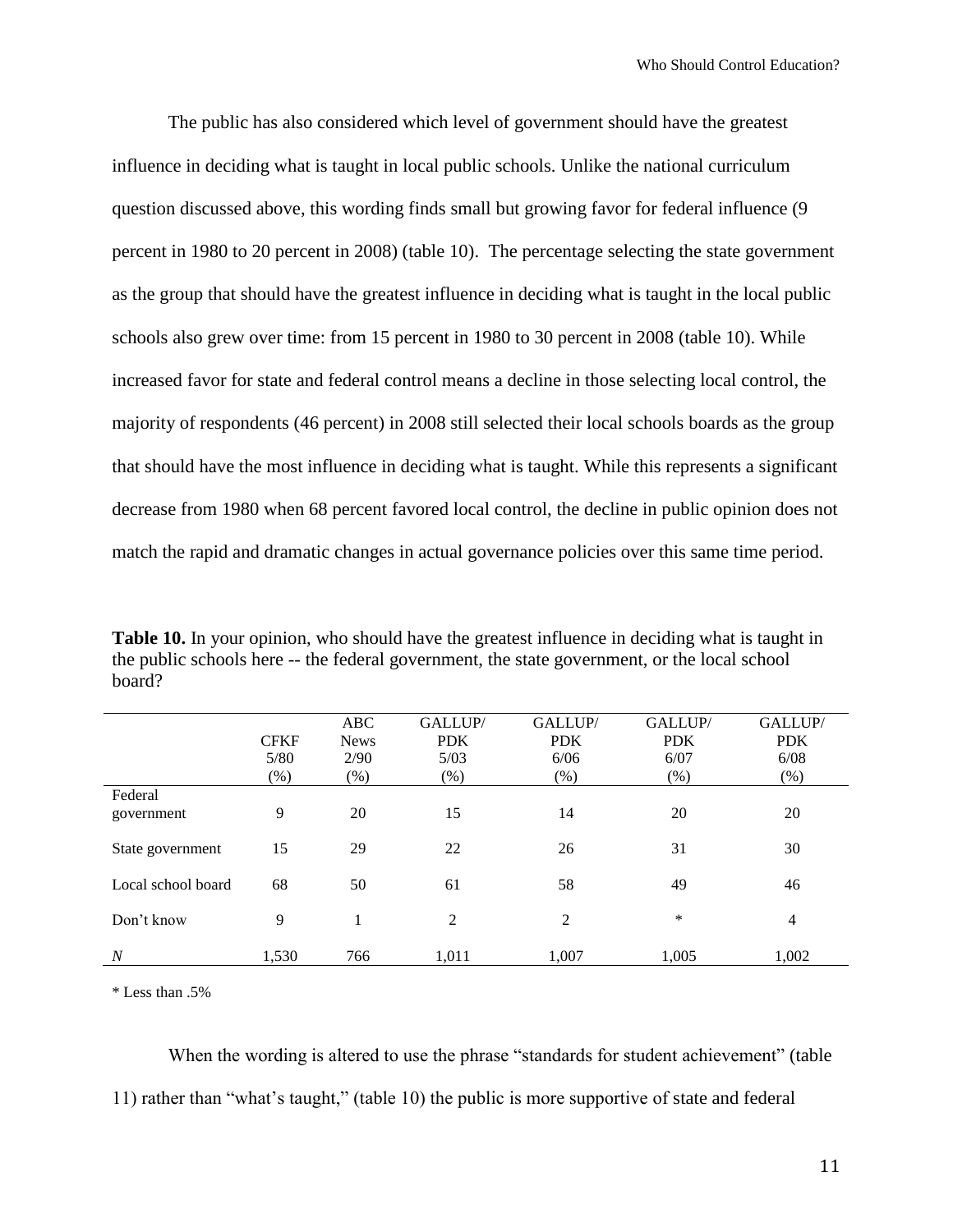control. In two polls, asked just two years apart (1996 and 1998), we see much smaller support

(39 percent and 22 percent, respectively) for local control over "standards for student

achievement" and larger support for state and federal control (table 11).

**Table 11.** Which level of government should set standards for student achievement -- the federal government, state government, or local government?

|                             | <b>US News</b> | <b>NW</b> |
|-----------------------------|----------------|-----------|
|                             | 3/96           | 3/98      |
|                             | (%)            | (%)       |
| National/Federal government | 24             | 31        |
| State/State government      | 27             | 40        |
| Local/Local government      | 39             | 22        |
| Combination (vol.)          | 4              | n/a       |
| Unsure/Don't know           |                |           |
| $\overline{N}$              | 1,000          | 750       |

When asked in this comparison format, we see higher levels of support for state and federal control when the question wording does not prompt respondents to think about their local community schools. When respondents are asked to think generally about setting academic standards, they are more supportive of state or federal control. However, when asked to think about "what is taught in the public schools here," respondents strongly preferred local government. One possible explanation for this finding is that people have a strong affinity for their own local schools. While people tend to give very high grades to their local schools, they often report significantly lower grades for the broader school system. This finding resembles the research on public satisfaction with its congressional representative as compared to congress as a whole (Cook, 1979; Parker & Davidson 1979; Patterson & Magleby 1992). This seemingly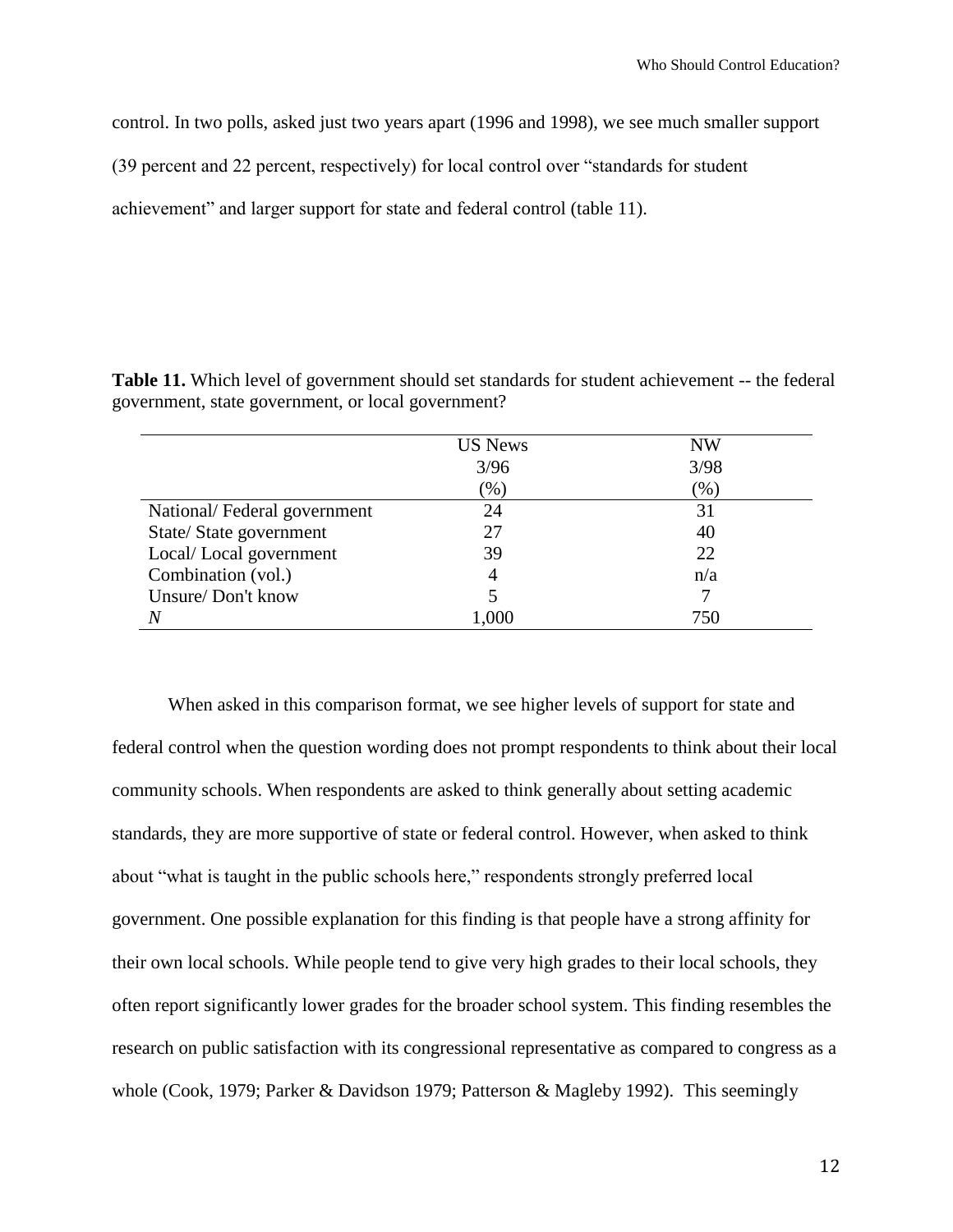incongruous finding may simply reflect that the public thinks everyone else's schools need federal or state oversight, but its local schools have adequate academic standards and, therefore, it would prefer those decisions to be made locally.

#### **Discussion**

While policy discussions in education today seem to assume that local control of education is a "dinosaur left over from the agrarian past and an education sinkhole that supports the status quo" (Finn, 1991), the public sees ways that all three levels should be involved in education policy. Often, the public indicates a preference for local control. However, we do find support for state and federal control in specific circumstances. These findings suggest that, like many in education, the public is attempting to balance the tradeoffs between equity and localism. Rather than seeing one level of government as absolutely superior, the public seems to support the notion that different levels are better suited for different roles. For policy decisions related to the promotion of equity across all schools, the public favors state and federal government. When issues of the day-to-day operation of schools are considered, the public believes that local officials best serve this role. This delineation points to a sophisticated public that aims to balance the difficult tension within educational federalism.

The public indicates that local authorities are best equipped to make and oversee decisions regarding daily classroom activities. When key words such as "running schools" or "improving schools" are used in questions, the public prefers local authorities be in charge of these policy decisions. Further, these findings are particularly powerful given that the public has maintained a preference for local control even when national policy discussions have criticized local control and have taken steps to diminish local decision making ability through policy changes.

13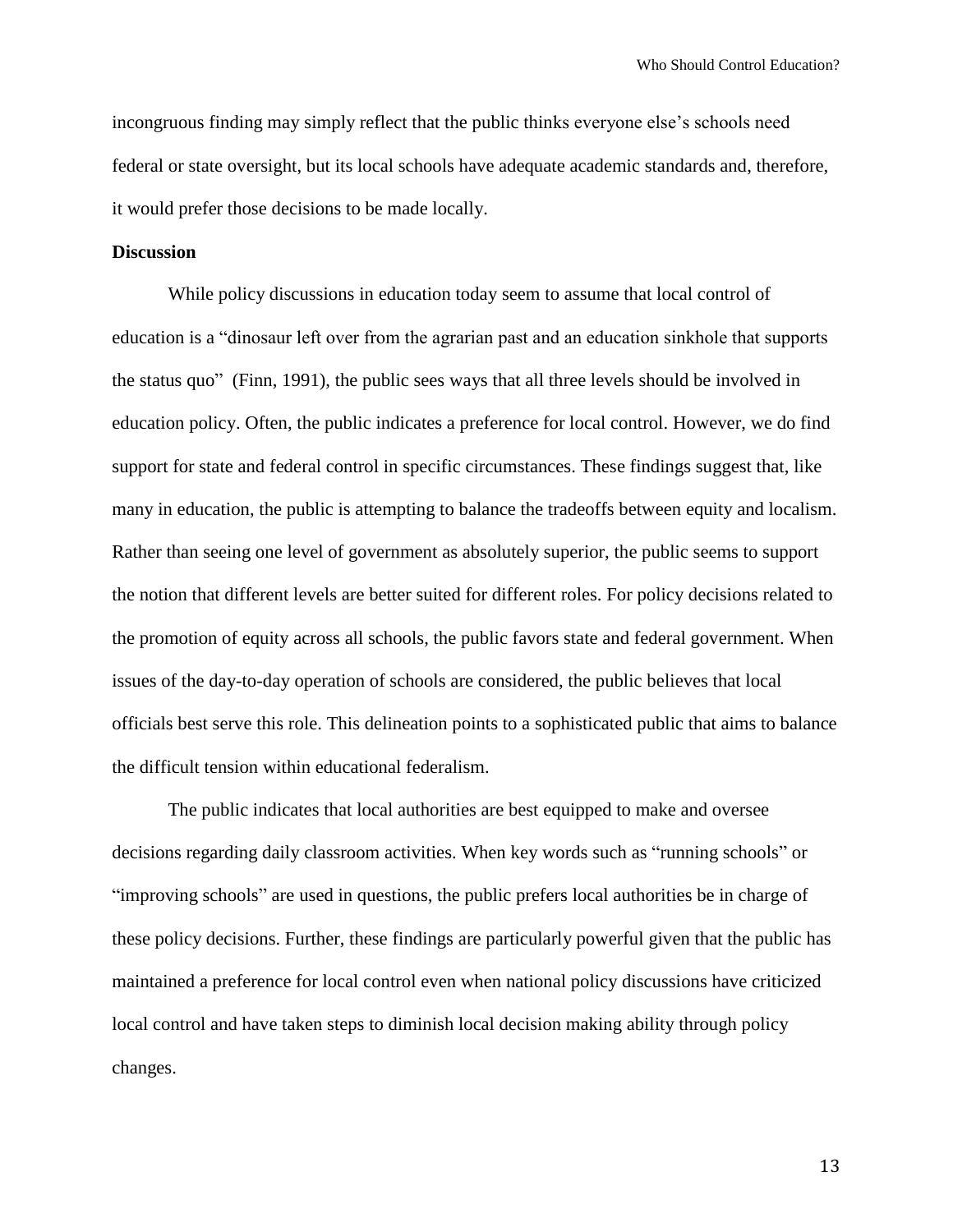However, the trends also indicate that over time the public has increased its support for the federal and state government to intervene in issues of equity and standards. For example, when asked about standards, a subject that invokes images of consistency across the entirety of the educational system, the public expressed increased support for state and federal involvement. Like standards, funding is also an issue that implies system-wide equity. Unfortunately the public has not been asked consistently overtime its views on education funding. However, in 2004 another poll found that only 33 percent of the public felt that the local government was the level that "would be most effective at making sure that funding is equitable" (Educational Testing Service, 2004). This further supports the idea that when asked about education policy designed to create equity, the public favors more centralization at the state or federal level. This is consistent with literature indicating that centralization is important when working to create a more equitable educational system (Green, 1983).

#### **Conclusion**

While some policy debates frame local schools boards as "obsolete" (Maxwell, 2009), the public has assigned above average performance grades to the activities of local school boards over the past thirty years and continues to express a strong need for local control over aspects of education policy. Understanding these public preferences are particularly important in light of the planned re-authorization of NCLB in 2011. Future research and policy should continue to explore how the public considers such tradeoffs rather than simply dismissing local control as an outdated form of education governance. Moreover, education polling lacks consistent wording across many surveys. Therefore, in order to make more definitive conclusion about public preferences in education governance, survey experiments are needed to identify ways that the public is sensitive to wording changes. This will further our understanding of what the public

14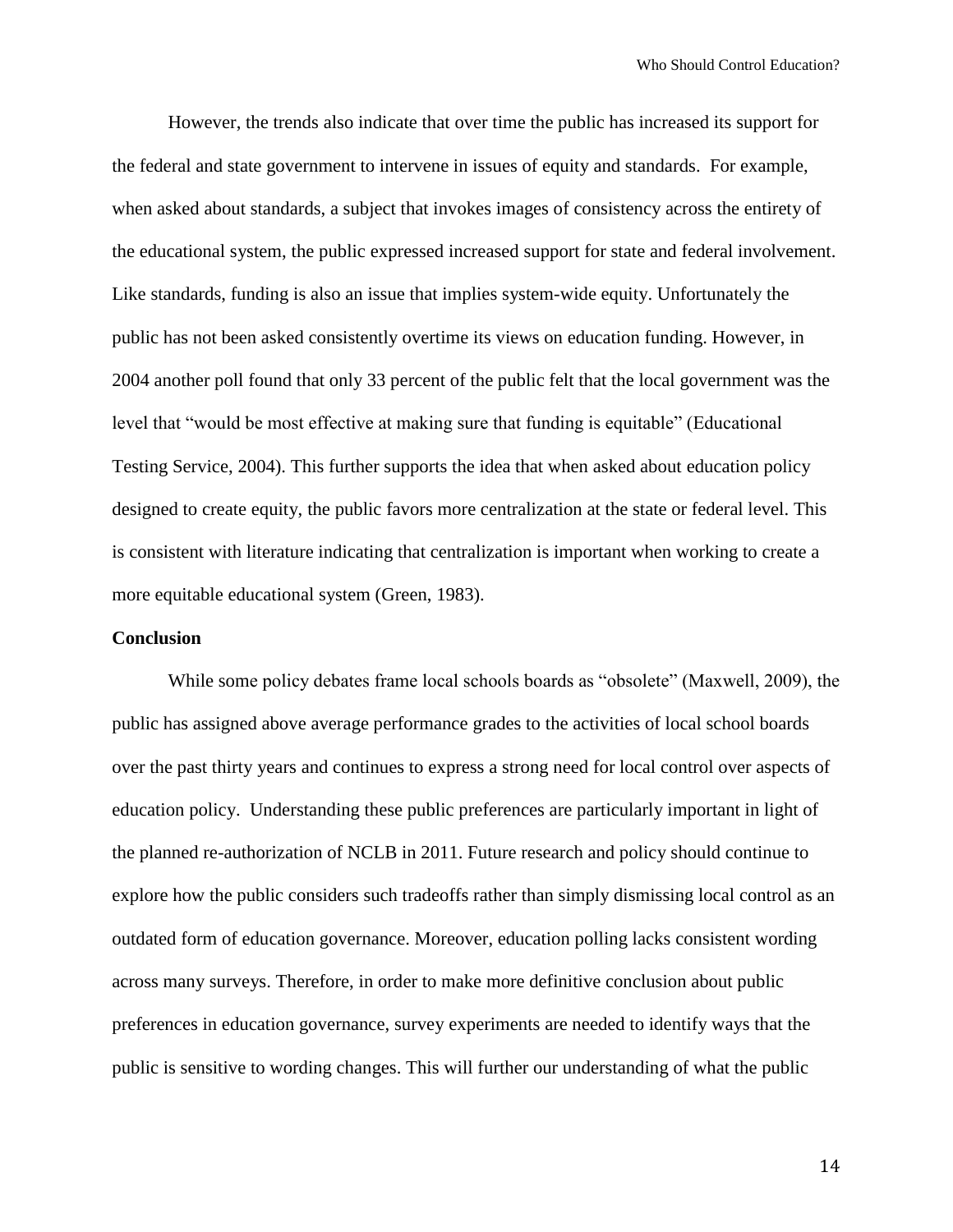wants for its largest public good.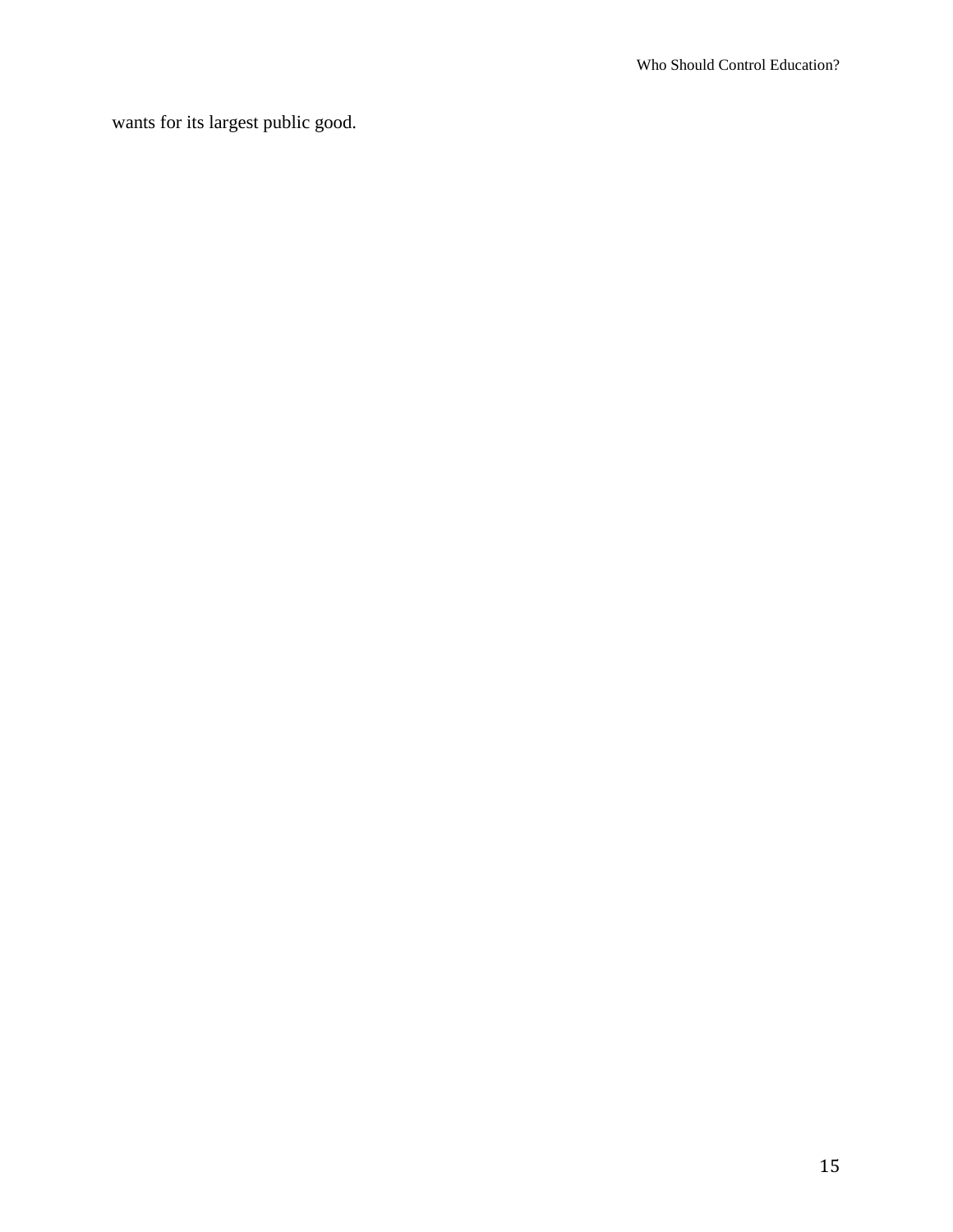### **Appendix**

## ABBREVIATIONS –

ABC: ABC News

AP: Associated Press

AP/ISOS: Associated Press/IPSOS-Public Affairs

CAC: Coalition for America's Children

CBS: CBS News

CFKF: Charles F. Kettering Foundation

CNN/USA: Cable News Network/USA Today

CPS/UM: Center for Political Studies, University of Michigan

ETS: Educational Testing Services

GALLUP: Gallup Poll

GALLUP/PDK: Gallup Poll for Phi Delta Kappa

GALLUP/CNN/USA: Gallup/CNN/USA Today

HARRIS: Louis Harris & Associates

ISI: Institute for Social Inquiry/Roper Center

NBC: NBC News

NW: Newsweek

PRC: Pew Research Center

MARIST: Marist College

WSJ: Wall Street Journal

WP: Washington Post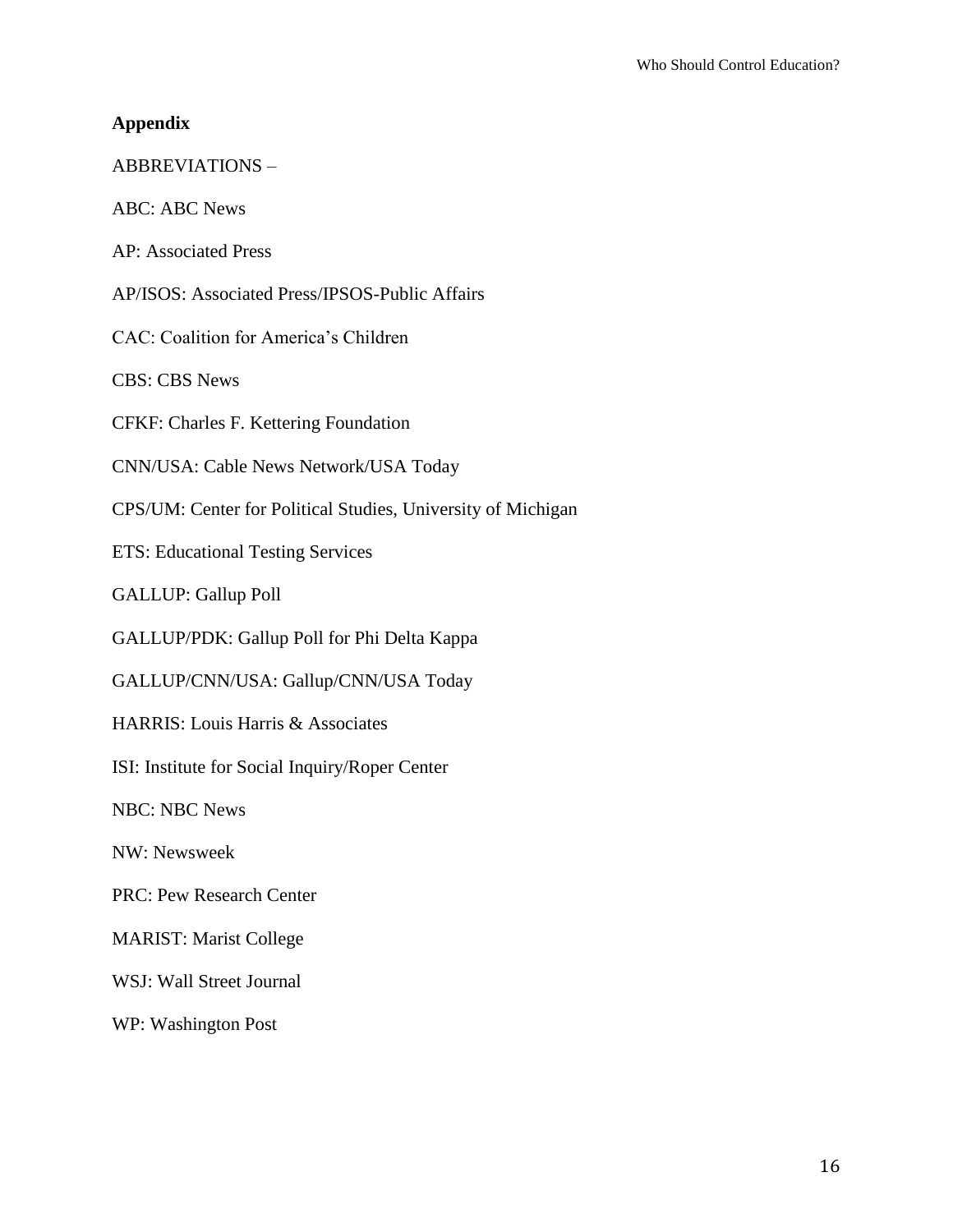Data presented in this article were obtained from the iPOLL Databank and other resources provided by the Roper Center for Public Opinion Research, University of Connecticut. Unless otherwise indicated in the table notes, all surveys involved national adult samples. Data were collected through personal interviews or via the phone (see below). When conducted via the phone, respondents were located via random digit dial. Where oversamples were involved, results were weighted to represent the national adult population.

**Personal Interviews** – CAC (12/96), CFKF (5/80), Harris (4/73), PDK (5/82, 5/84, 4/86, 4/87, 5/89, 5/91, 6/06), Marist (1/90).

**Telephone** – ABCNews (2/90), ETS (5/02), PDK (5/95, 4/00, 2001, 2002, 5/03, 6/06, 6/07, 6/08, 6/10, 8/10) WSJ (12/94, 3/97), Gallup (6/00,8/10) RD (2/95), NW (3/98), US News (3/96), WP (5/00), PRC (8/03).

Survey response rates were as follows:

Gallup/PDK (AAPOR RR3): 5/03 14 percent, 6/06 11 percent, 8/10 11 percent

Survey response rates for Marist (1/90), ABC News (2/90), NW (3/98), Gallup/PDK (5/82, 5/84, 4/86, 4/87, 5/89, 5/91, 5/95, 4/00, 6/00, 6/02, 6/07, 6/08), ETS (5/02), Harris (4/73), RD (2/95), the WSJ (12/94, 3/97), CAC (12/96), PRC (8/03), CFKF (5/80), US News (3/96) and the WP (5/00) were unavailable. Attempts were made to elicit response rates from each of these organizations, but they were not made available to the authors. The authors gratefully acknowledge the assistance from Alyssa Brown of Gallup for her assistance with the documentation.

17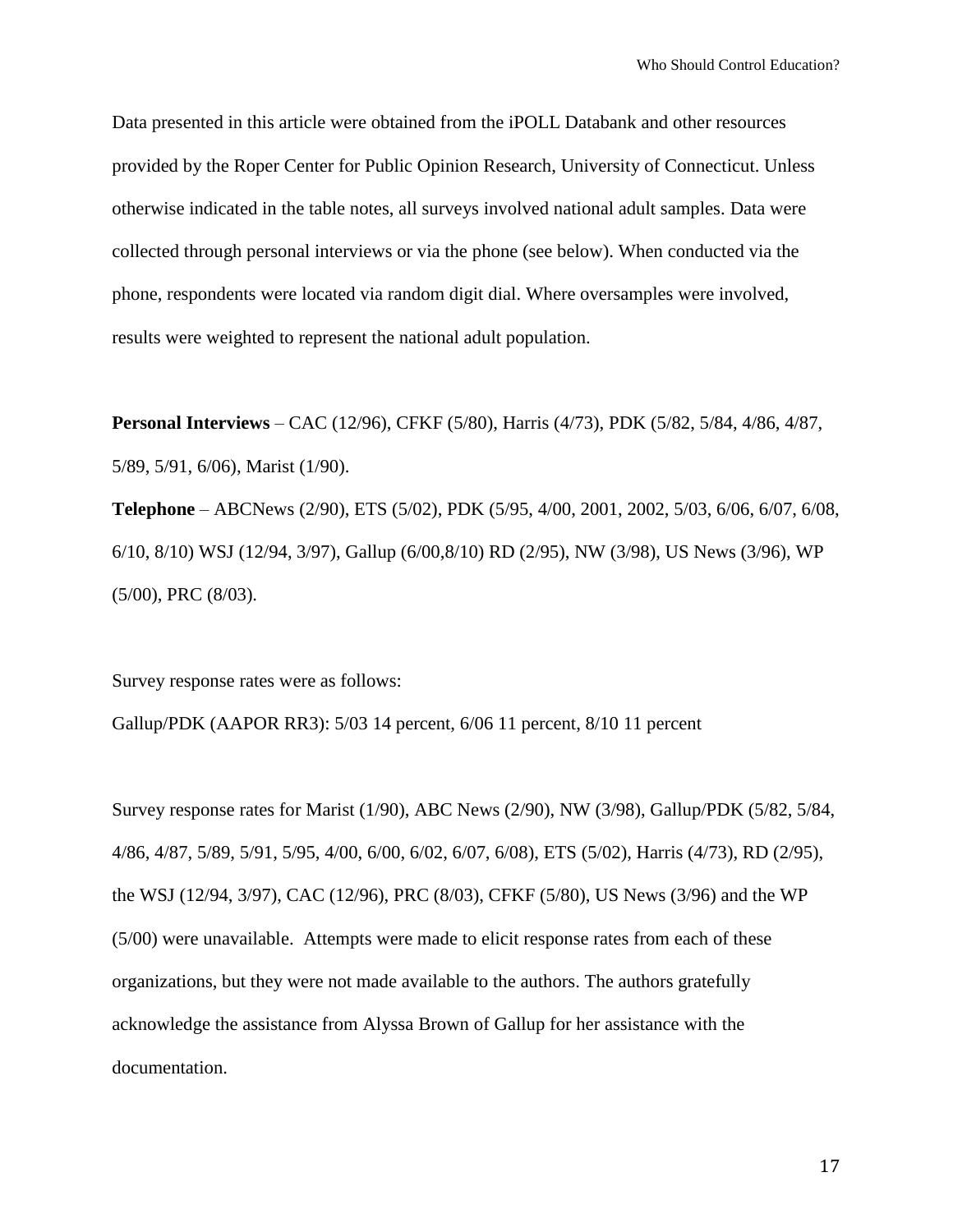#### **References**

- Anderson, N. (2010, March 10). Governors, State School Superintendents Propose Common Academic Standards, *The Washington Post*.
- Attitudes Toward the Public Schools. June, 2000. Retrieved March-13-2011 from the iPOLL Databank, The Roper Center for Public Opinion Research, University of Connecticut. http://www.ropercenter.uconn.edu.ezproxy.cul.columbia.edu/data\_access/ipoll/ipoll.html.
- Cohen, David K., and Moffitt & Susan L. 2009. *The Ordeal of Equality*. Cambridge, MA: Harvard University Press.
- Cook, Timothy E. (1979). Legislature vs. Legislator: A Note on the Paradox of Congressional Support. *Legislative Studies Quarterly*, no. 1, pp. 43-52.
- Educational Testing Service. 2004. Retrieved March-13-2011 from the iPOLL Databank. The Roper Center for Public Opinion Research. University of Connecticut. http://www.ropercenter.uconn.edu.ezproxy.cul.columbia.edu/data\_access/ipoll/ipoll.html**.**
- Finn, Chester E. 1991. *We Must Take Charge.* Washington, DC: The Free Press.
- Finn, C. (2003). Who needs school boards? [Weblog entry.] Thomas B. Fordham Institute. October 23, 2003. [http://www.edexcellence.net/gadfly/index.cfm?issue=120#a1505.](http://www.edexcellence.net/gadfly/index.cfm?issue=120#a1505) Retrieved July 13, 2010.
- Green, Tom F. 1983. Excellence, Equity, and Equality. In L. Shulman and G. Sykes (Eds.) *Handbook of Teaching and Policy* (pp. 318-341). New York: Longman.
- Labaree, David F. 1997. Public Goods, Private Goods: The American Struggle Over Educational Goods. *American Educational Research Journal*, no. 1, pp. 39-81.
- Manna, Paul. 2007. *School's In: Federalism and the National Education Agenda.* Washington, DC: Georgetown University Press.
- Manna, Paul. 2011. *Collision Course: Federal Education Policy Meets State and Local Realities.* Washington, DC: CQ Press.
- Maxwell, Lesli A. 2009. An Overlooked Institution Struggles to Remain Relevant. *Ed Week*. Retrieved March 26, 2011 from http://www.edweek.org/ew/articles/2009/10/14/07wallace-overview.h29.html
- Odden, Allan R., and Picus, Lawrence O. 2008. School Finance (fourth edition). New York, McGraw-Hill.
- Parker, Glenn R., and Davidson, Roger H. 1979. "Why Do Americans Love Their Congressmen So Much More Than Their Congress?" *Legislative Studies Quarterly.* 4(1): 53-61.